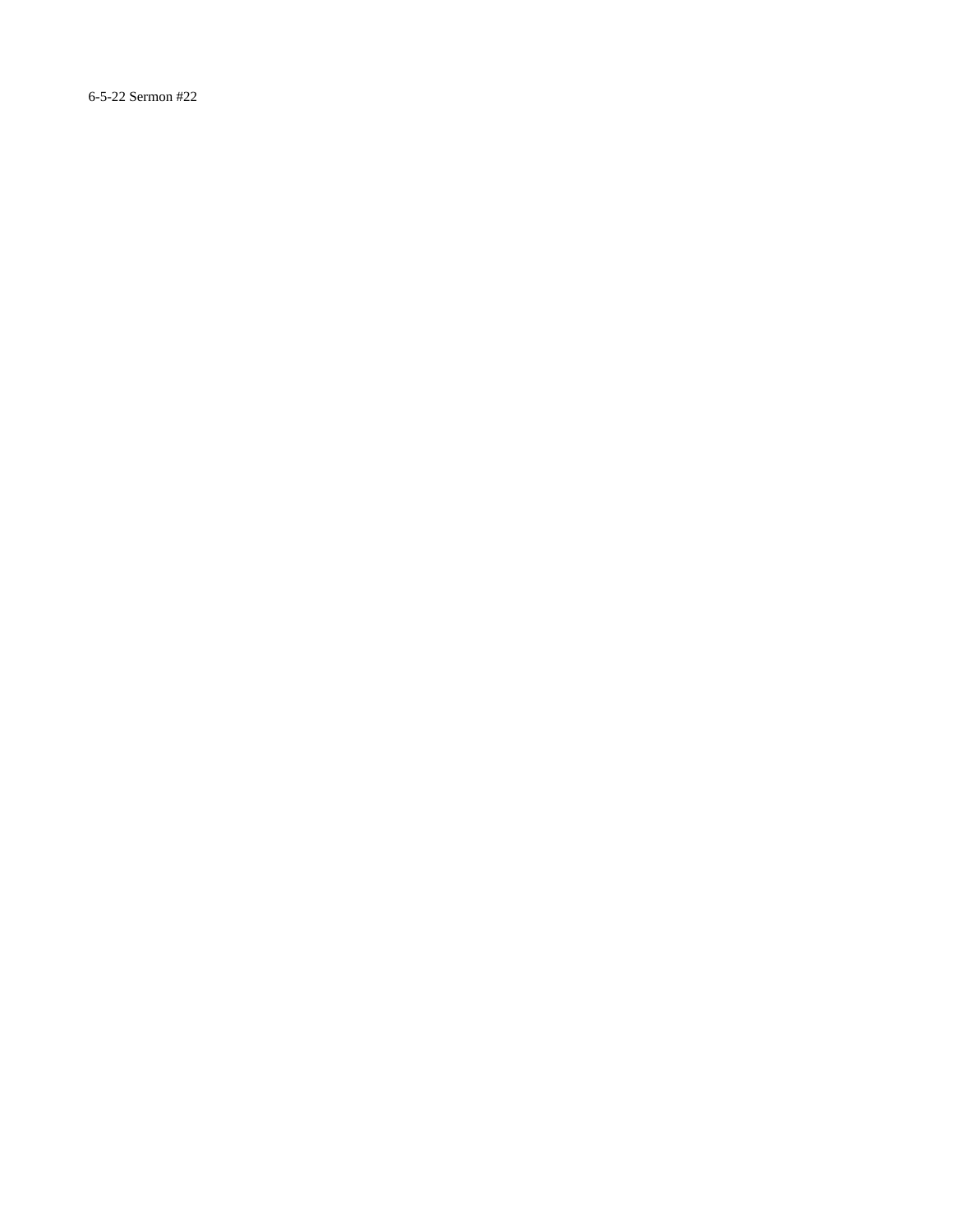## **EVOLUTION VS. CREATIONISM**

**A little girl asked her mother, "How did the human race appear?"**

**The mother answered, "God made Adam and Eve and they had children, and so was all mankind made.." Two days later the girl asked her father the same question.. The father answered, "Many years ago there were monkeys from which the human race evolved."**

**The confused girl returned to her mother and said, "Mom, how is it possible that you told me the human race was created by God, and Dad said they developed from monkeys?"**

**The mother answered, "Well, dear, it is very simple. I told you about my side of the family and your father told you about his.**

## **PRAY**

## **"Splendor"**

**Genesis 1:9** 9 And God said, "Let the water under the sky be gathered to one place, and let dry ground appear." And it was so. 10 God called the dry ground "land," and the gathered waters he called "seas." And God saw that it was good.11 Then God said, "Let the land produce vegetation: seed-bearing plants and trees on the land that bear fruit with seed in it, according to their various kinds." And it was so. 12 The land produced vegetation: plants bearing seed according to their kinds and trees bearing fruit with seed in it according to their kinds. And God saw that it was good.13 And there was evening, and there was morning—the third day. 20 And God said, "Let the water teem with living creatures, and let birds fly above the earth across the vault of the sky."21 So God created the great creatures of the sea and every living thing with which the water teems and that moves about in it, according to their kinds, and every winged bird according to its kind. And God saw that it was good.22 God blessed them and said, "Be fruitful and increase in number and fill the water in the seas, and let the birds increase on the earth." 23 And there was evening, and there was morning—the fifth day. 24 And God said, "Let the land produce living creatures according to their kinds: the livestock, the creatures that move along the ground, and the wild animals, each according to its kind." And it was so. 25 God made the wild animals according to their kinds, the livestock according to their kinds, and all the creatures that move along the ground according to their kinds. And God saw that it was good.

**God made all of these things and today I would like to get you to think about all the different places that you go to or a place that is breath taking and majestic. When we go on vacations, we think of places that reveal splendor and beauty. We mentally connect with all the new things to see. For some people, it may be beaches. For others it can be the wilderness or mountain regions. Some like camping or just hiking the nature trails. Some love to go to different sporting events or visit different golf courses or maybe you like to go on cruises. This fascination of God's beauty starts all the way back to our childhoods. Think back to when you were a child and try to remember what your imagination made you want to enjoy.**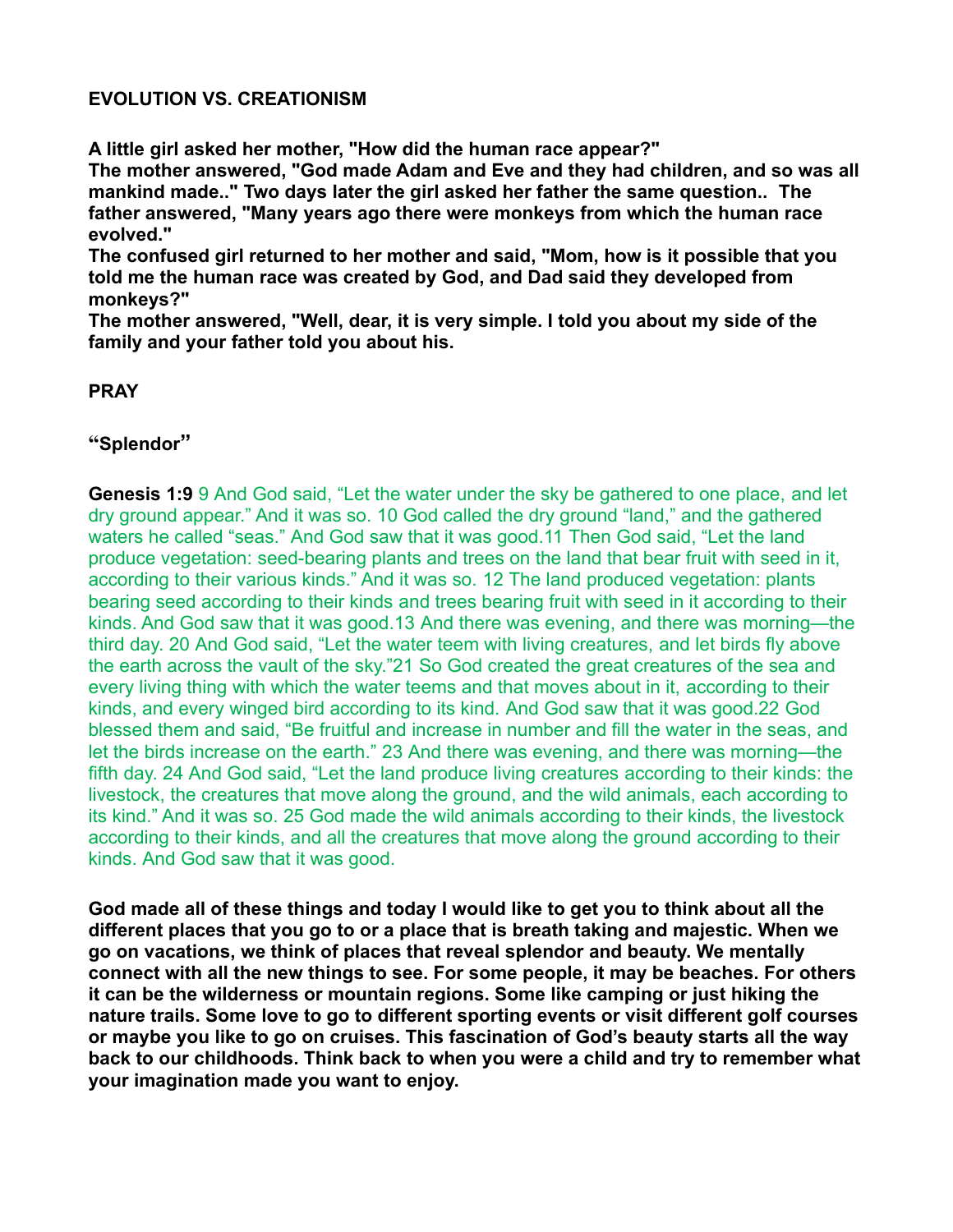**Example; When I was a child, I remember my dad setting up a fish tank. I remember watching him put it together. At first, all it was just a glass box and I had no idea what he was going to do with it. As he added things, it started to come together and after he added the water, he was done. He explained to me that the water had to reach a specific temperature before he could add the fish. I didn't want to wait but I had no choice. I was just a little boy and the next day, when he added the fish, the tank became alive.**

**This reminded me of Genesis 1:20-22** 20 And God said, "Let the water teem with living creatures, and let birds fly above the earth across the vault of the sky."21 So God created the great creatures of the sea and every living thing with which the water teems and that moves about in it, according to their kinds, and every winged bird according to its kind. And God saw that it was good.22 God blessed them and said, "Be fruitful and increase in number and fill the water in the seas, and let the birds increase on the earth."

## **I stood there and just stared and looked and looked. Watching the fish swim around was just mesmerizing.**

**I also think about when Trish and I ride my motorcycle. We like to get into the country and go southeast. Sometimes we'll get high up on a hill and just stop and look at the beauty of the landscape. We both talk about how much beauty God gives and between my love of water and these majestic views, God proves to me how real he is.** 

**The evidence of God is right in front of our eyes. No matter what it is, when we connect our minds with our hearts, God is right in the middle of it. We also have forms of beauty that mankind creates. I think about how people decorate their homes with Christmas lights. Christmas is when many people make Christ come alive. I love the way people use their light displays to tell the story of Christ. We also connect with art. People love to go to art expo's and just stare at the way an artist paints. They get lost in the beauty of it. I think of musicians and how they get lost in playing an instrument.**

**We all have gifts from God and He's also given us so many different things that can touch our hearts in a good way.**

**I love picturing when Trish held each of our kids and grandkids in the hospital. They were just new born and she was mesmerized with them. I can picture times when I've seen a loved one accomplish their dream. Seeing them smile fills my heart with joy.**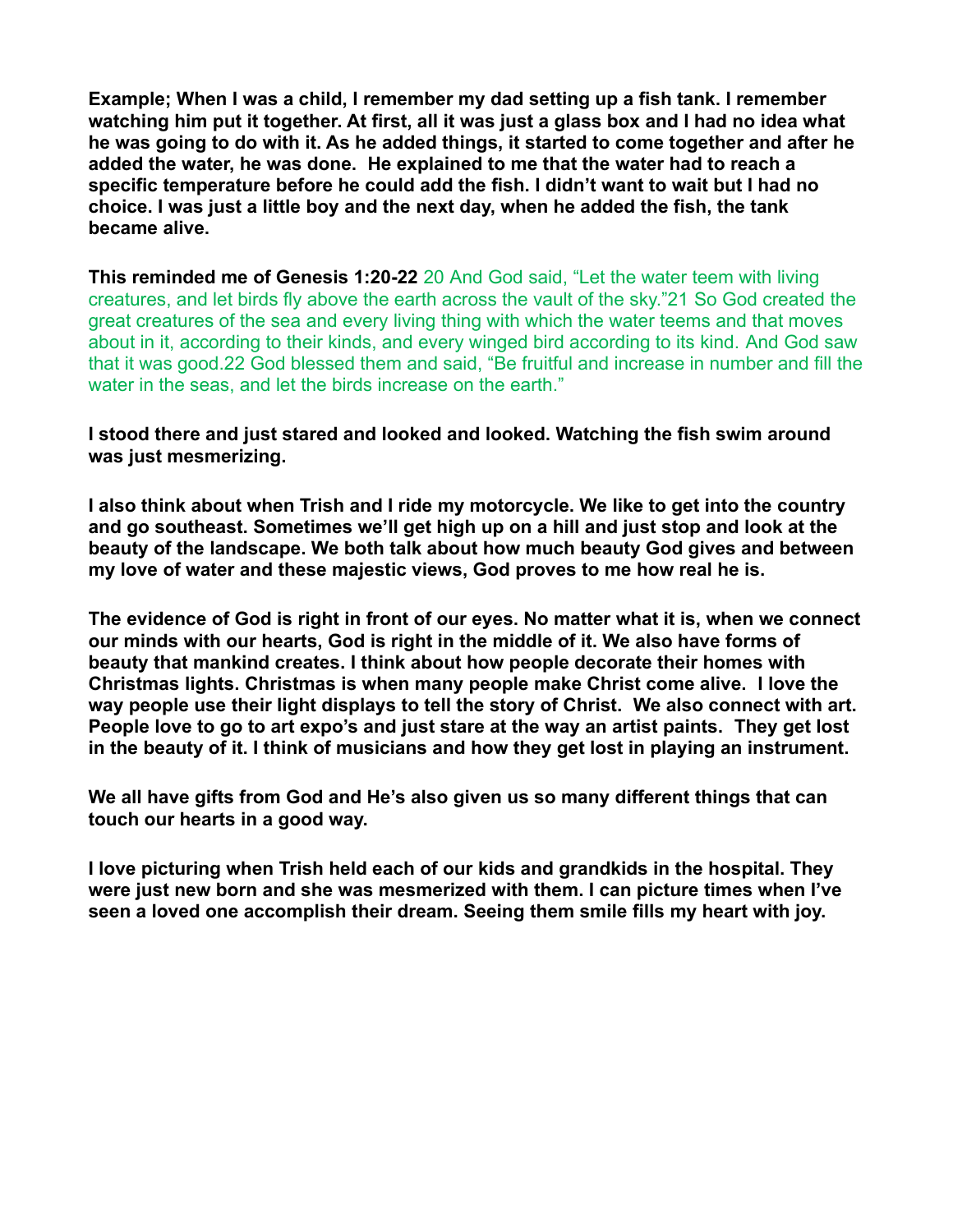**The Glory and the artistic hand of God is everywhere around us. God can also be seen in simple ways. Sitting on the back porch in the morning with a cup of coffee and listening to the birds. Whenever we connect with God's creations, then we know Christ is in our hearts. Can you picture Jesus sitting at the right hand of God? We've been exploring prayer and we've also talked about being able to pray in all things. I remember when COVID first came to us. Trish and I have some serious health issues so like most people, we just stayed home. During a conversation with a friend, I told him that I was going to just go on vacation with God. Because of being a big fan of Ecclesiastes and because of knowing that life is all about seasons, I knew this too would change.**

Let's read Ecclesiastes 3, There is a time for everything, and a season for every activity under the heavens: 2 a time to be born and a time to die, a time to plant and a time to uproot, 3 a time to kill and a time to heal, a time to tear down and a time to build,4 a time to weep and a time to laugh, a time to mourn and a time to dance, 5a time to scatter stones and a time to gather them, a time to embrace and a time to refrain from embracing, 6a time to search and a time to give up, a time to keep and a time to throw away, 7a time to tear and a time to mend, a time to be silent and a time to speak, 8a time to love and a time to hate, a time for war and a time for peace. then in verse 11 He has made everything beautiful in its time. He has also set eternity in the human heart; yet[\[a\]](https://www.biblegateway.com/passage/?search=Ecclesiastes+3&version=NIV#fen-NIV-17371a) no one can fathom what God has done from beginning to end.

**Believing God and knowing that God designed the Earth is what helps us have strength. When we use our prayers, we're allowing Christ to walk with us at all times. Here at First church, were in a new season of time. We've all been going through some new experiences and I'm so glad that we've agreed to call on God for His strength and to build this church for Christ. Having each other to walk with and having each other to walk alongside, is what I count on. Seeing all the love, the gentleness, the kindness and (***some good food today***) is how we know God is in our midst. I know that we live in a world of hardship, pain and sorrow. This will always be. Every one of us have had times when we really needed a friend.**

**As a new pastor, one of the biggest blessings that I've experienced is that my heart has been touched in a way that I didn't know. God's been showing me a new meaning to compassion. God's elevated my desire to pray even more. Christ has once again, showed me how much prayer is vital to all of us. What I mean by this is; I've never been good at going to visit people in hospitals or going to funerals. I did it but it's a hard thing for me. When I visit Ken, John, Gail or when I just talk to Carol or someone else that's struggling, I wish I could just touch them and make it all go away. Prayer allows me to offer them compassion. This week, God allowed me to listen to Jim, Cindy, Diane and their loved ones, and it really made me lean on God even more. All of these people have shown me that we really do need each other prayers. God just keeps showing me how important it is to be present with others and how important it is to be prayerful for each other. Prayer really does help lift our spirit.**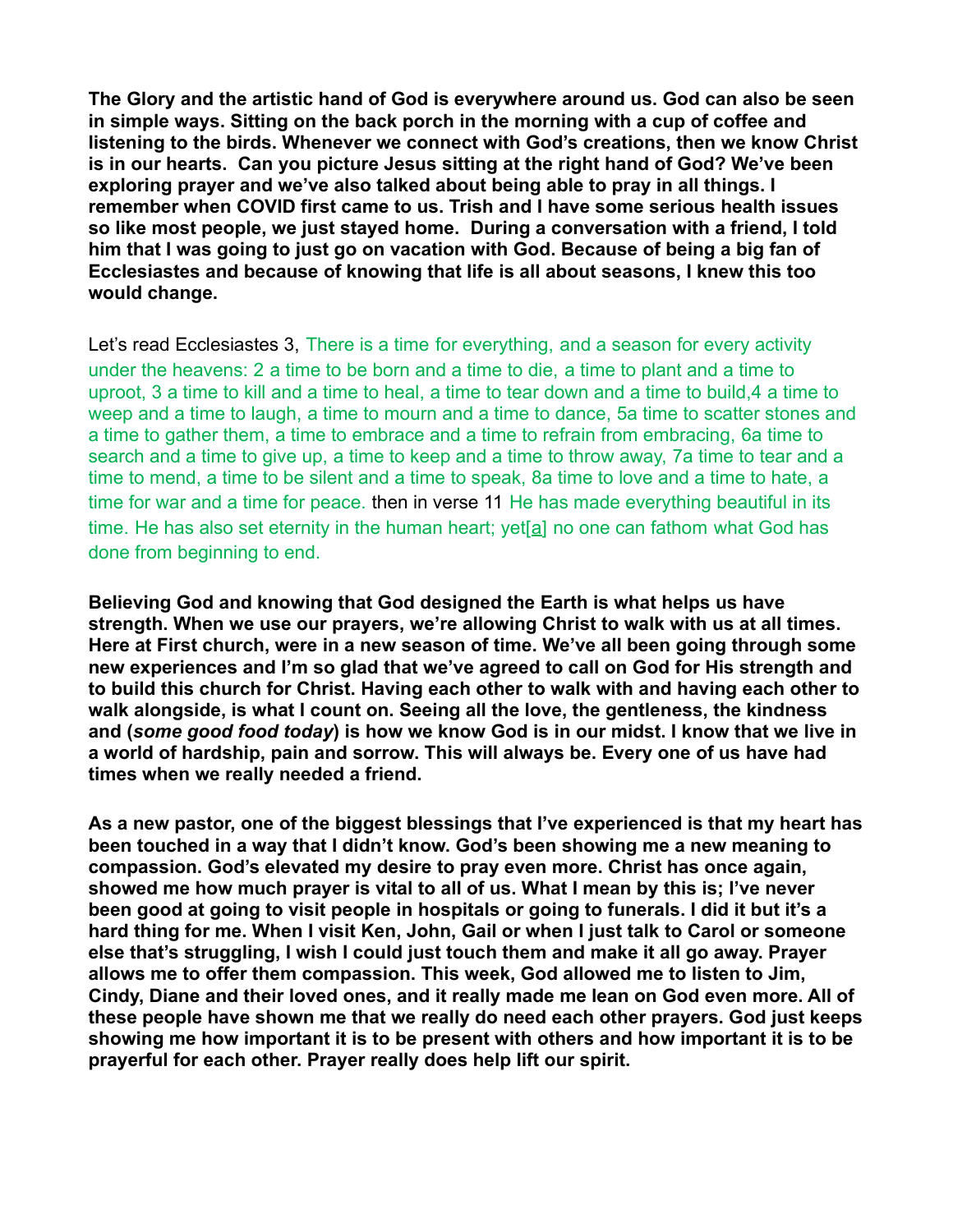**We believe that God desires that "all" should be saved and come to believe in Christ. One of the biggest gifts for believers is; We can come to Him for relief. Taking a meal to someone or even when we hold a door open for a stranger, it tells others that God cares. Speaking a kind word or just touching the hand of someone hurting goes miles and miles for them.**

**God truly is a "God of Love".**

**Try to think about HEAVEN. I think of being in Jesus house. I picture all the Glory and splendor of "HEAVEN". The hope, the beauty, the endless sea of God's glory is what makes the splendor of HEAVEN our new home. All who come to believe will get to live in this kingdom. Just like how we use our minds to remember places of beauty, do that with Heaven. The end of 2 Corinthians 10:5, says** we take captive every thought to make it obedient to Christ. **A great way of taking our thoughts captive is to think about things that God created and about what is ahead of us. It's a great way to fight against things that we have no control of. The ultimate hope for all Christians is "Heaven". How do you see Heaven? Heaven is our forever home. Unlike Disney, Heaven is truly where our dreams "really" do come true!!! Maybe you picture heaven as a field of flowers with rivers of flowing water. Some people picture heaven to be like the garden of Eden. It could be filled with plants, birds and wild animals that we can be at peace with. What creature is going to be your favorite pet?. Some people picture Heaven as a way to being re-united with loved ones or with family members who they've never met. In revelations 21 We're told about the new heavens and the new Earth. We will see the throne of God. We will see Jesus seated at the right hand of the Father. What a mental image that can be. We'll know what "Glory" really looks like. Seeing the light that gives more light than the sun is what we'll all get to see. We will have joy and happiness "forever". What does that look like? "Laughter" that never ends, "no" more sorrow, "no" more tears, "no" more fears. Christ came to let us place this in our hearts. Can you picture birds landing in your hand. and all the children gathered around Jesus. One of my favorite stories in the bible is when Jesus answered the disciples question about who will be the greatest in the kingdom of heaven.**

This is in Matthew 18 **At that time the disciples came to Jesus and asked, "Who, then, is the greatest in the kingdom of heaven?" 2 He called a little child to him, and placed the child among them. 3 And he said: "**Truly I tell you, unless you change and become like little children, you will never enter the kingdom of heaven. 4 Therefore, whoever takes the lowly position of this child is the greatest in the kingdom of heaven. 5 And whoever welcomes one such child in my name welcomes me. **Little children don't have any connection to this world. They just want to laugh and play. When they get hurt or saddened in some way, they get to be comforted by a loving mom and dad. Children never want to be alone for to long. They want their mom and dad to hold them, hug them, kiss them and protect them at all times. We don't have to be afraid to let God do this for us. Christ came to give us life and to give us life abundantly. In times of joy and in times of trouble, we need to know that God is present. We need to give ourselves a mental break and sometimes we need to just take a vacation from our minds.**